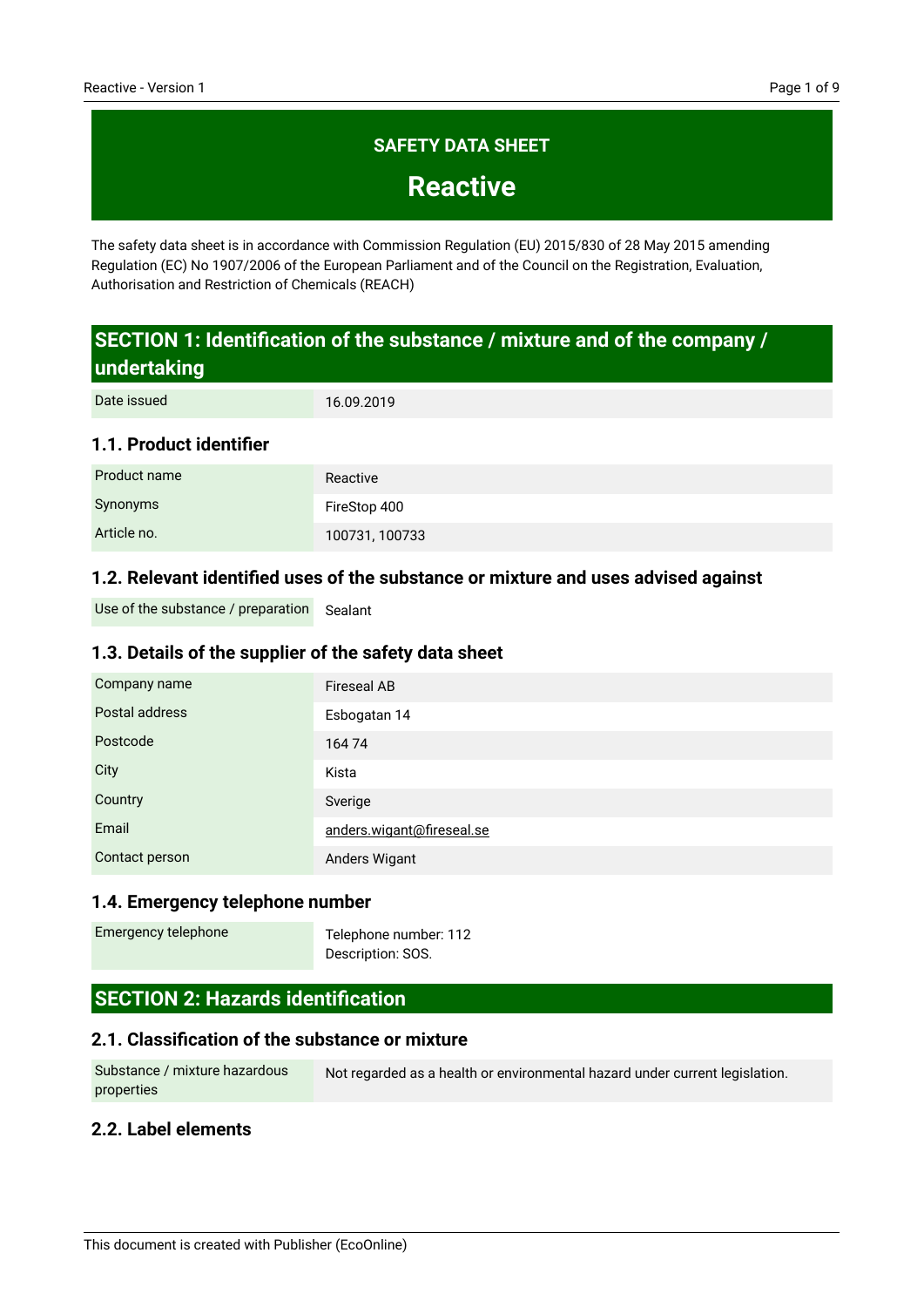### **2.3. Other hazards**

Environmental effects

Not Classified as PBT/vPvB by current EU criteria.

# **SECTION 3: Composition / information on ingredients**

### **3.2. Mixtures**

| <b>Substance</b>                                                                                                                               | <b>Identification</b>                                               | <b>Classification</b>                                                                                                                               | <b>Contents</b> | <b>Notes</b> |
|------------------------------------------------------------------------------------------------------------------------------------------------|---------------------------------------------------------------------|-----------------------------------------------------------------------------------------------------------------------------------------------------|-----------------|--------------|
| Polybutene                                                                                                                                     |                                                                     | Asp. Tox. 1; H304                                                                                                                                   | ~10%            |              |
| A mixture of:<br>5-chloro-2-methyl-4-isothiazolin-3-one<br>[EC no. 247-500-7] and 2-methyl-2H<br>-isothiazol-3-one [EC no. 220-239-6]<br>(3:1) | CAS No.: 55965-84-9<br>Index No.:<br>613-167-00-5                   | Acute Tox. 3; H331<br>Acute Tox. 3; H311<br>Acute Tox. 3; H301<br>Skin Corr. 1B; H314<br>Skin Sens. 1; H317<br>Aquatic Acute 1;<br>H400; M-factor 1 | < 0.0015 %      |              |
|                                                                                                                                                |                                                                     | Aquatic Chronic 1:                                                                                                                                  |                 |              |
|                                                                                                                                                |                                                                     | H410; M-factor 1                                                                                                                                    |                 |              |
|                                                                                                                                                |                                                                     | Eye Dam. 1; H318                                                                                                                                    |                 |              |
| Substance comments                                                                                                                             | The full text for all hazard statements is displayed in section 16. |                                                                                                                                                     |                 |              |

# **SECTION 4: First aid measures**

### **4.1. Description of first aid measures**

| <b>Inhalation</b> | Fresh air.                                                                                                                                               |
|-------------------|----------------------------------------------------------------------------------------------------------------------------------------------------------|
| Skin contact      | Wash the skin immediately with soap and water. Take off contaminated clothing<br>and wash before reuse.                                                  |
| Eye contact       | Immediately rinse with water. Make sure to remove any contact lenses from the<br>eyes before rinsing. Get medical attention if any discomfort continues. |
| Ingestion         | Rinse mouth with water. Do not induce vomiting. Get medical attention.                                                                                   |

### **4.2. Most important symptoms and effects, both acute and delayed**

| General symptoms and effects | Treat Symptomatically.           |
|------------------------------|----------------------------------|
| Acute symptoms and effects   | Eye irritation. Skin irritation. |

# **4.3. Indication of any immediate medical attention and special treatment needed**

Medical treatment

Treat Symptomatically.

# **SECTION 5: Firefighting measures**

# **5.1. Extinguishing media**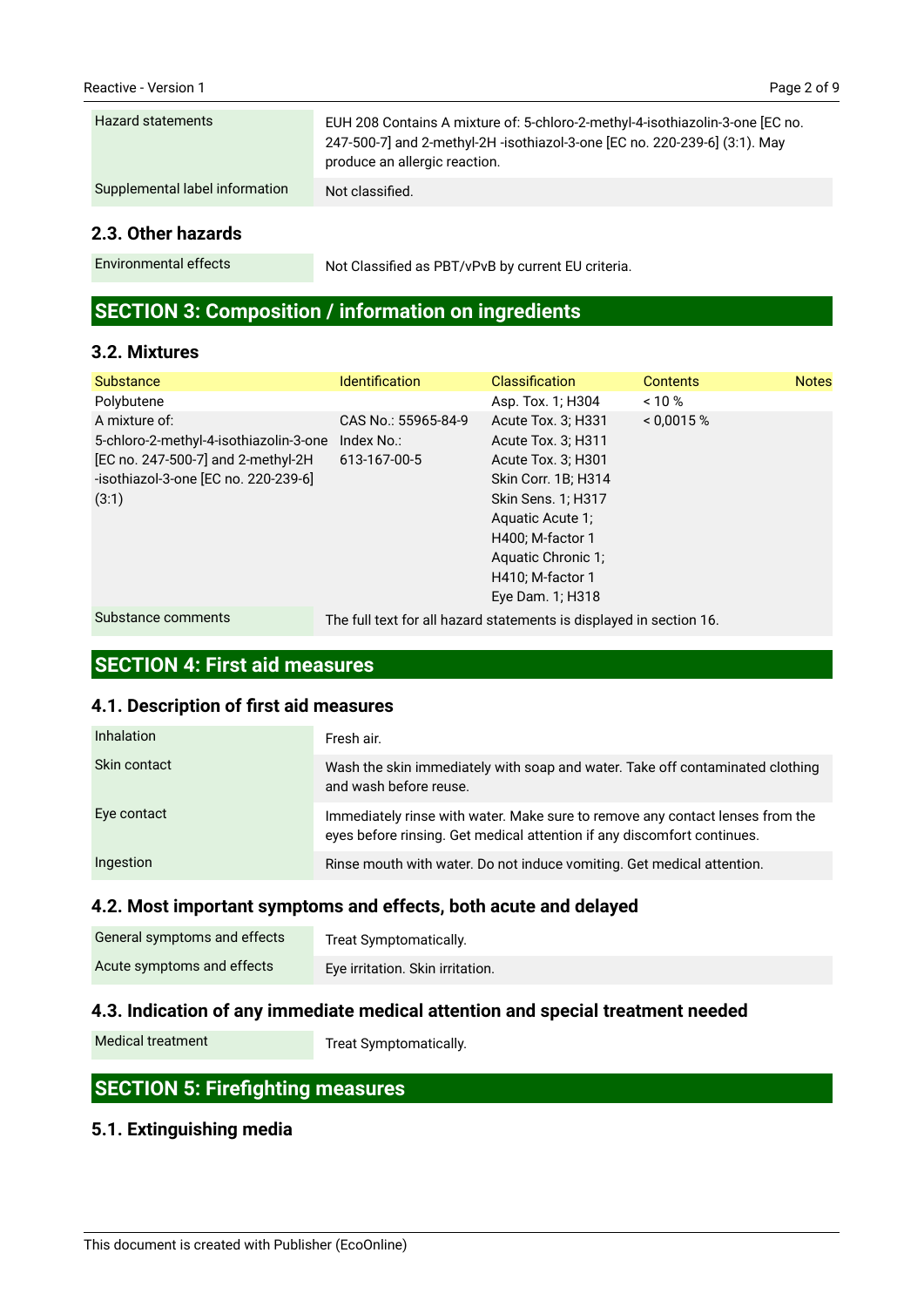| Suitable extinguishing media | Foam, carbon dioxide or dry powder.                                    |
|------------------------------|------------------------------------------------------------------------|
| Improper extinguishing media | Do not use water jet as an extinguisher, as this will spread the fire. |

### **5.2. Special hazards arising from the substance or mixture**

| Fire and explosion hazards    | During fire, gases hazardous to health may be formed.                                 |
|-------------------------------|---------------------------------------------------------------------------------------|
| Hazardous combustion products | Harmful fumes. Carbon dioxide (CO2). Carbon monoxide (CO). Nitrous gases<br>$(NOx)$ . |

### **5.3. Advice for firefighters**

| Personal protective equipment | Use personal protective equipment as required. Wear protective gloves /<br>protective clothing / eye protection / face protection.                                |
|-------------------------------|-------------------------------------------------------------------------------------------------------------------------------------------------------------------|
| Fire fighting procedures      | Containers close to fire should be removed or cooled with water. Self contained<br>breathing apparatus and full protective clothing must be worn in case of fire. |

### **SECTION 6: Accidental release measures**

#### **6.1. Personal precautions, protective equipment and emergency procedures**

| Personal protection measures | For personal protection, see section 8. |
|------------------------------|-----------------------------------------|
|                              |                                         |

### **6.2. Environmental precautions**

| Environmental precautionary | Avoid discharge into drains, water courses or onto the ground. |
|-----------------------------|----------------------------------------------------------------|
| measures                    |                                                                |

### **6.3. Methods and material for containment and cleaning up**

| Containment | Absorb in vermiculite, dry sand or earth and place into containers. For waste |
|-------------|-------------------------------------------------------------------------------|
|             | disposal, see section 13.                                                     |

#### **6.4. Reference to other sections**

Other instructions

See section 7, 8 and 13.

# **SECTION 7: Handling and storage**

### **7.1. Precautions for safe handling**

| Handling | Observe good chemical hygiene practices. Avoid eating, drinking and smoking   |
|----------|-------------------------------------------------------------------------------|
|          | when using the product. Provide good ventilation. Avoid contact with skin and |
|          | eyes. Provide easy access to water supply and eye wash facilities.            |

### **7.2. Conditions for safe storage, including any incompatibilities**

| Storage             | Store in tightly closed original container in a dry, cool and well-ventilated place.<br>Keep only in original container. Store above freezing. |
|---------------------|------------------------------------------------------------------------------------------------------------------------------------------------|
| Conditions to avoid | Avoid contact with oxidising agents. Alkalis. Acids.                                                                                           |

### **Conditions for safe storage**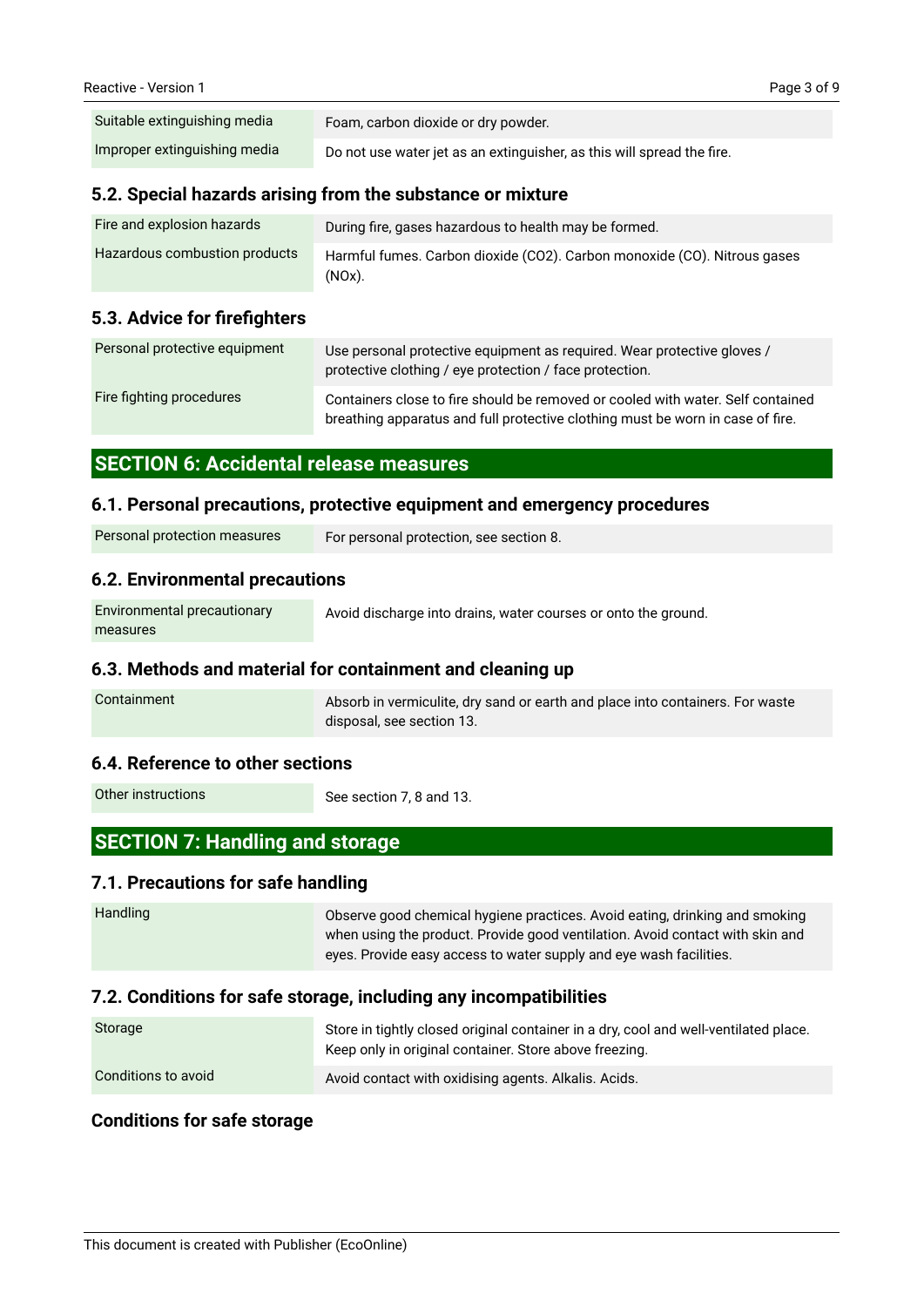Storage temperature

Value:  $> 5 °C$ 

### **7.3. Specific end use(s)**

Specific use(s)

The identified uses for this product are detailed in Section 1.2.

# **SECTION 8: Exposure controls / personal protection**

### **8.1. Control parameters**

| <b>Control parameters comments</b> | Not relevant. |
|------------------------------------|---------------|
|                                    |               |

# **8.2. Exposure controls**

### **Precautionary measures to prevent exposure**

| Appropriate engineering controls | Well-ventilated area. |
|----------------------------------|-----------------------|
|                                  |                       |

# **Eye / face protection**

# **Hand protection**

| Skin- / hand protection, short term<br>contact | Nitrile gloves are recommended.                                                                                                                                                  |
|------------------------------------------------|----------------------------------------------------------------------------------------------------------------------------------------------------------------------------------|
| Skin- / hand protection, long term<br>contact  | Laminate (PE/EVOH) gloves are recommended.                                                                                                                                       |
| Suitable gloves type                           | (EN 374)                                                                                                                                                                         |
| Suitable materials                             | Wear protective gloves. The most suitable glove must be chosen in consultation<br>with the gloves supplier, who can inform about the breakthrough time of the glove<br>material. |
| <b>Skin protection</b>                         |                                                                                                                                                                                  |
| Skin protection remark                         | Wear appropriate clothing to prevent reasonably probable skin contact.                                                                                                           |

### **Respiratory protection**

Respiratory protection, comments

Under normal conditions of use respiration protection should not be required.

# **SECTION 9: Physical and chemical properties**

### **9.1. Information on basic physical and chemical properties**

| <b>Physical state</b> | Paste. Viscous.                                      |
|-----------------------|------------------------------------------------------|
| Colour                | Varying.                                             |
| Odour                 | Sweetish.                                            |
| Odour limit           | Comments: Data lacking.                              |
| pH                    | Status: In delivery state<br>Comments: Data lacking. |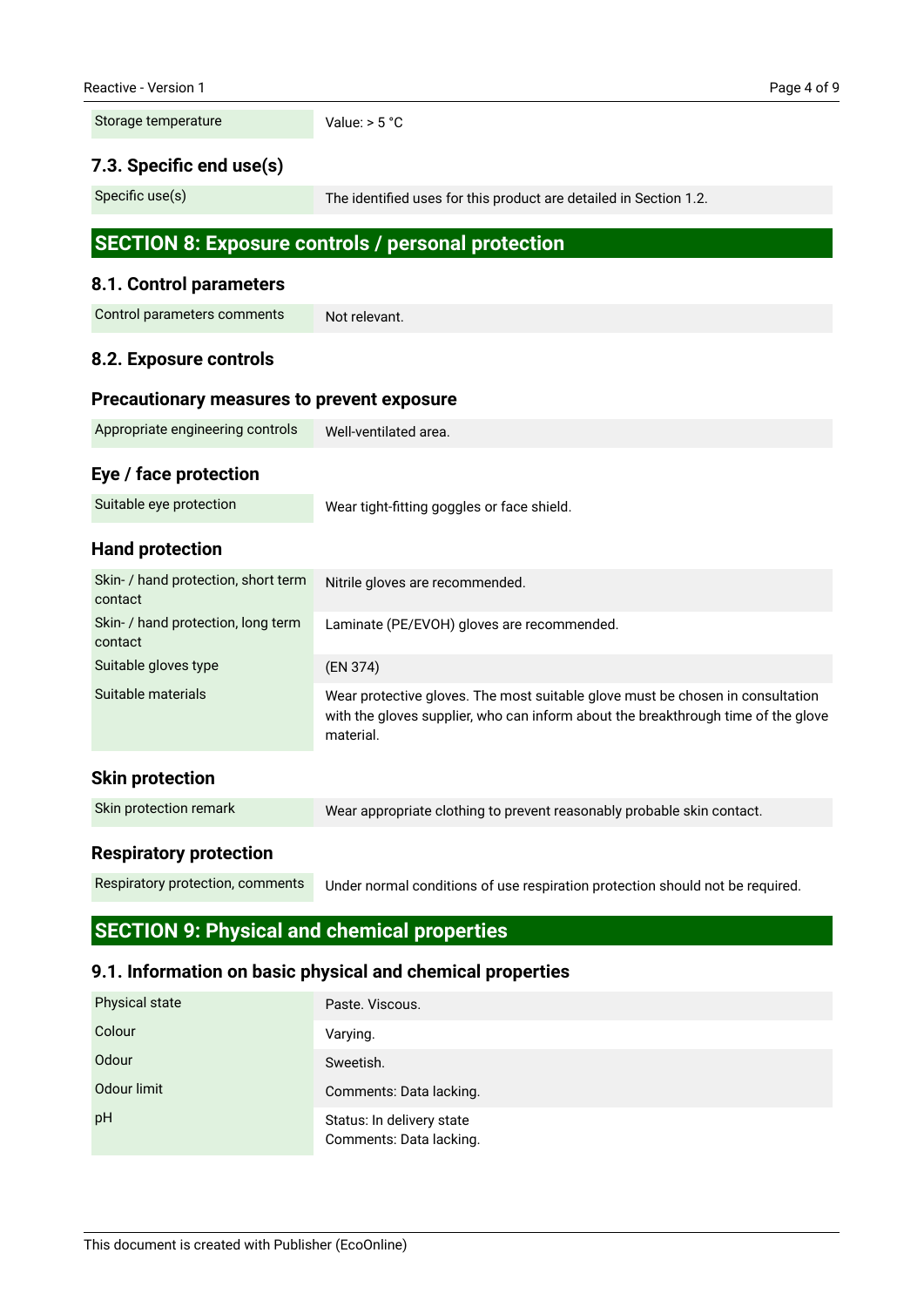| Melting point / melting range              | Comments: Data lacking.                   |
|--------------------------------------------|-------------------------------------------|
| Freezing point                             | Comments: No information.                 |
| Boiling point / boiling range              | Value: 100 -101 °C                        |
| Flash point                                | Value: > 93,3 °C                          |
| Evaporation rate                           | Comments: Data lacking.                   |
| Flammability (solid, gas)                  | Data lacking.                             |
| <b>Explosion limit</b>                     | Comments: Data lacking.                   |
| Vapour pressure                            | Value: 2,3 kPa<br>Temperature: 20 °C      |
| Vapour density                             | Comments: Data lacking.                   |
| Relative density                           | <b>Value: 1,5</b>                         |
| <b>Bulk density</b>                        | Comments: Data lacking.                   |
| Solubility                                 | Comments: Data lacking.                   |
| Partition coefficient: n-octanol/<br>water | Comments: Data lacking.                   |
| Spontaneous combustability                 | Comments: Data lacking.                   |
| Decomposition temperature                  | Comments: Data lacking.                   |
| <b>Viscosity</b>                           | Comments: Data lacking.                   |
| <b>Explosive properties</b>                | Not relevant.                             |
| Oxidising properties                       | Does not meet the criteria for oxidising. |

### **9.2. Other information**

### **Other physical and chemical properties**

Comments

No information.

# **SECTION 10: Stability and reactivity**

### **10.1. Reactivity**

Reactivity

There are no known reactivity hazards associated with this product.

### **10.2. Chemical stability**

| <b>Stability</b> | Stable under normal temperature conditions and recommended use. |
|------------------|-----------------------------------------------------------------|
|                  |                                                                 |

### **10.3. Possibility of hazardous reactions**

Not known. Possibility of hazardous reactions

### **10.4. Conditions to avoid**

Conditions to avoid

Avoid heat.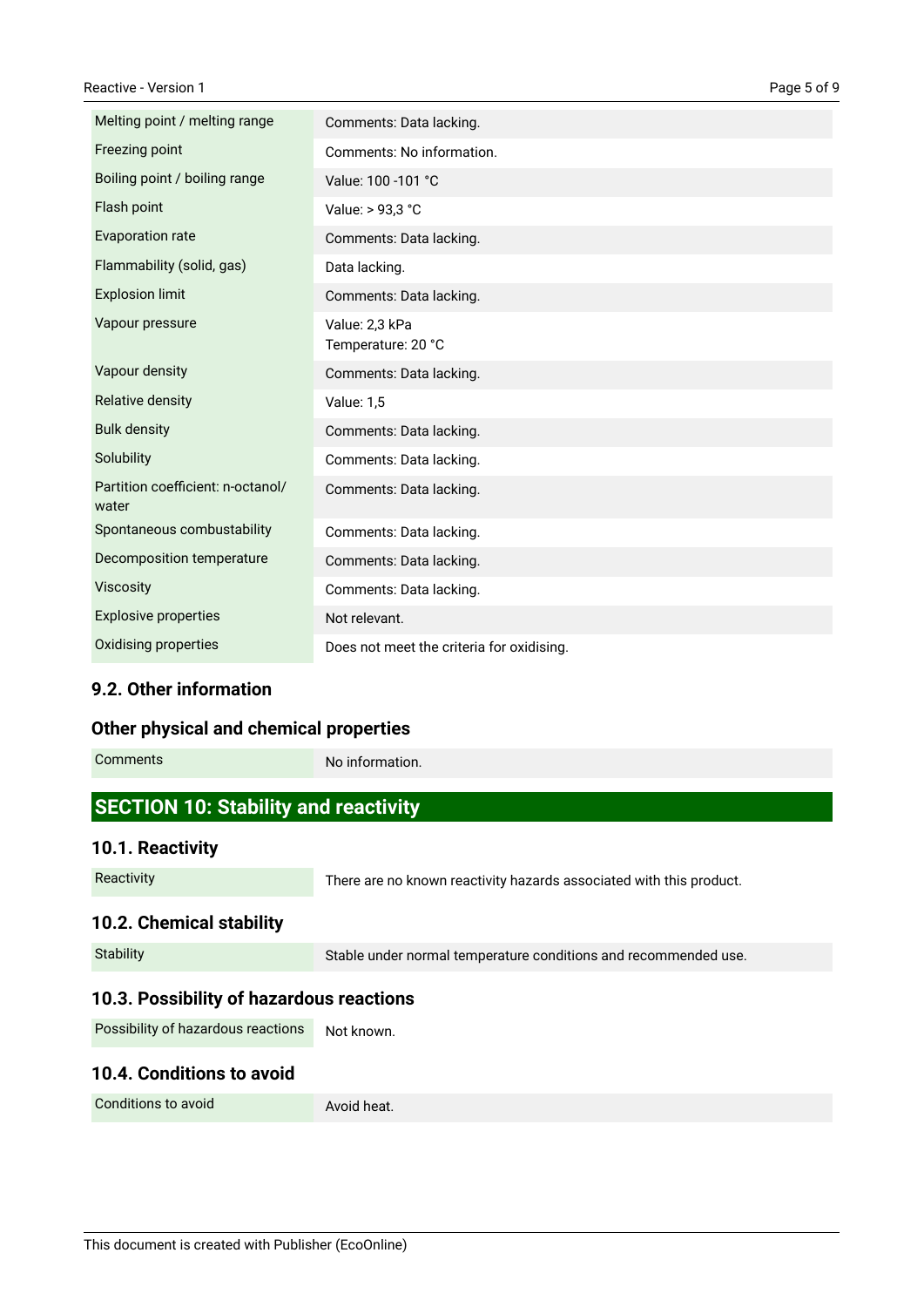### **10.5. Incompatible materials**

Materials to avoid

Strong oxidising substances. Strong acids. Alkalier.

### **10.6. Hazardous decomposition products**

When heated, vapours/gases hazardous to health may be formed. Carbon dioxide (CO2). Carbon monoxide (CO). Nitrogen compounds. Hazardous decomposition products

# **SECTION 11: Toxicological information**

### **11.1. Information on toxicological effects**

#### **Other information regarding health hazards**

| Assessment of acute toxicity,<br>classification                                        | No specific health warnings noted.                                                                                                                                                   |
|----------------------------------------------------------------------------------------|--------------------------------------------------------------------------------------------------------------------------------------------------------------------------------------|
| Assessment of skin corrosion /<br>irritation, classification                           | No specific health warnings noted.                                                                                                                                                   |
| Assessment of eye damage or<br>irritation, classification                              | No specific health warnings noted.                                                                                                                                                   |
| Assessment of respiratory<br>sensitisation, classification                             | No specific health warnings noted.                                                                                                                                                   |
| Sensitisation                                                                          | Contains A mixture of: 5-chloro-2-methyl-4-isothiazolin-3-one [EC no. 247-500-7]<br>and 2-methyl-2H -isothiazol-3-one [EC no. 220-239-6] (3:1). May produce an<br>allergic reaction. |
| Mutagenicity                                                                           | No specific health warnings noted.                                                                                                                                                   |
| Carcinogenicity, other information                                                     | No specific health warnings noted.                                                                                                                                                   |
| Reproductive toxicity                                                                  | No specific health warnings noted.                                                                                                                                                   |
| Assessment of specific target<br>organ toxicity - single exposure,<br>classification   | No specific health hazard indicated.                                                                                                                                                 |
| Assessment of specific target<br>organ toxicity - repeated exposure,<br>classification | No recommendation given.                                                                                                                                                             |
| Assessment of aspiration hazard,<br>classification                                     | No specific health warnings noted.                                                                                                                                                   |

### **Symptoms of exposure**

| In case of ingestion    | May irritate and cause malaise.                  |
|-------------------------|--------------------------------------------------|
| In case of skin contact | May cause irritation.                            |
| In case of inhalation   | Vapour may irritate respiratory system or lungs. |
| In case of eye contact  | May irritate and cause redness and pain.         |

# **SECTION 12: Ecological information**

### **12.1. Toxicity**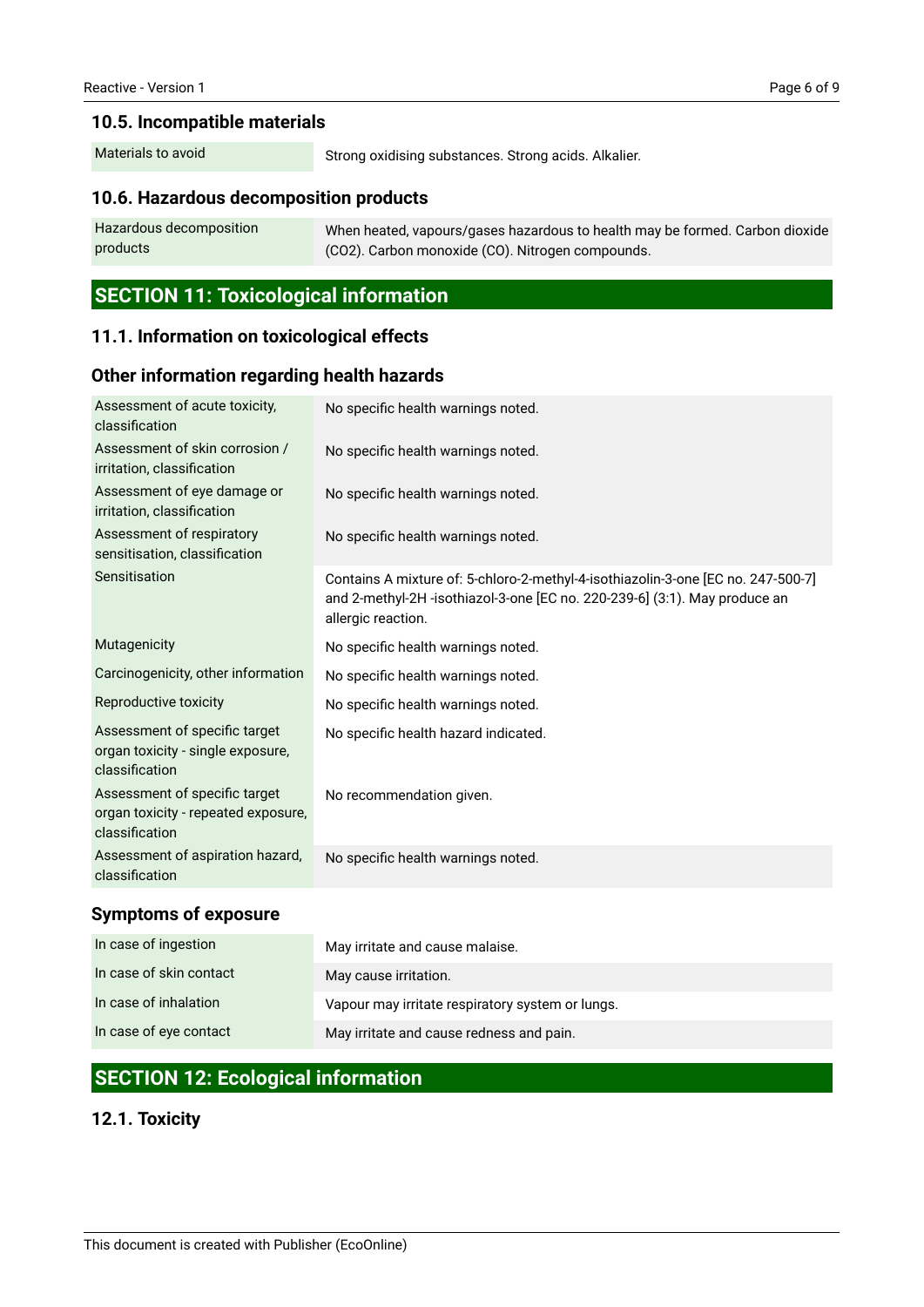**Ecotoxicity** 

Not classified as dangerous to the environment.

### **12.2. Persistence and degradability**

No information. Persistence and degradability description/evaluation

#### **12.3. Bioaccumulative potential**

| No information. |
|-----------------|
|                 |

#### **12.4. Mobility in soil**

Mobility

No information.

### **12.5. Results of PBT and vPvB assessment**

Not Classified as PBT/vPvB by current EU criteria. Results of PBT and vPvB assessment

### **12.6. Other adverse effects**

No information. Additional ecological information

### **SECTION 13: Disposal considerations**

#### **13.1. Waste treatment methods**

| EWC waste code | EWC waste code: 05 04 10          |
|----------------|-----------------------------------|
|                | Classified as hazardous waste: No |

# **SECTION 14: Transport information 14.1. UN number 14.2. UN proper shipping name 14.3. Transport hazard class(es) 14.4. Packing group 14.5. Environmental hazards** No No recommendation given. Not relevant. Not relevant. Not relevant. Not relevant. Dangerous goods **Comments Comments Comments Comments** ICAO/IATA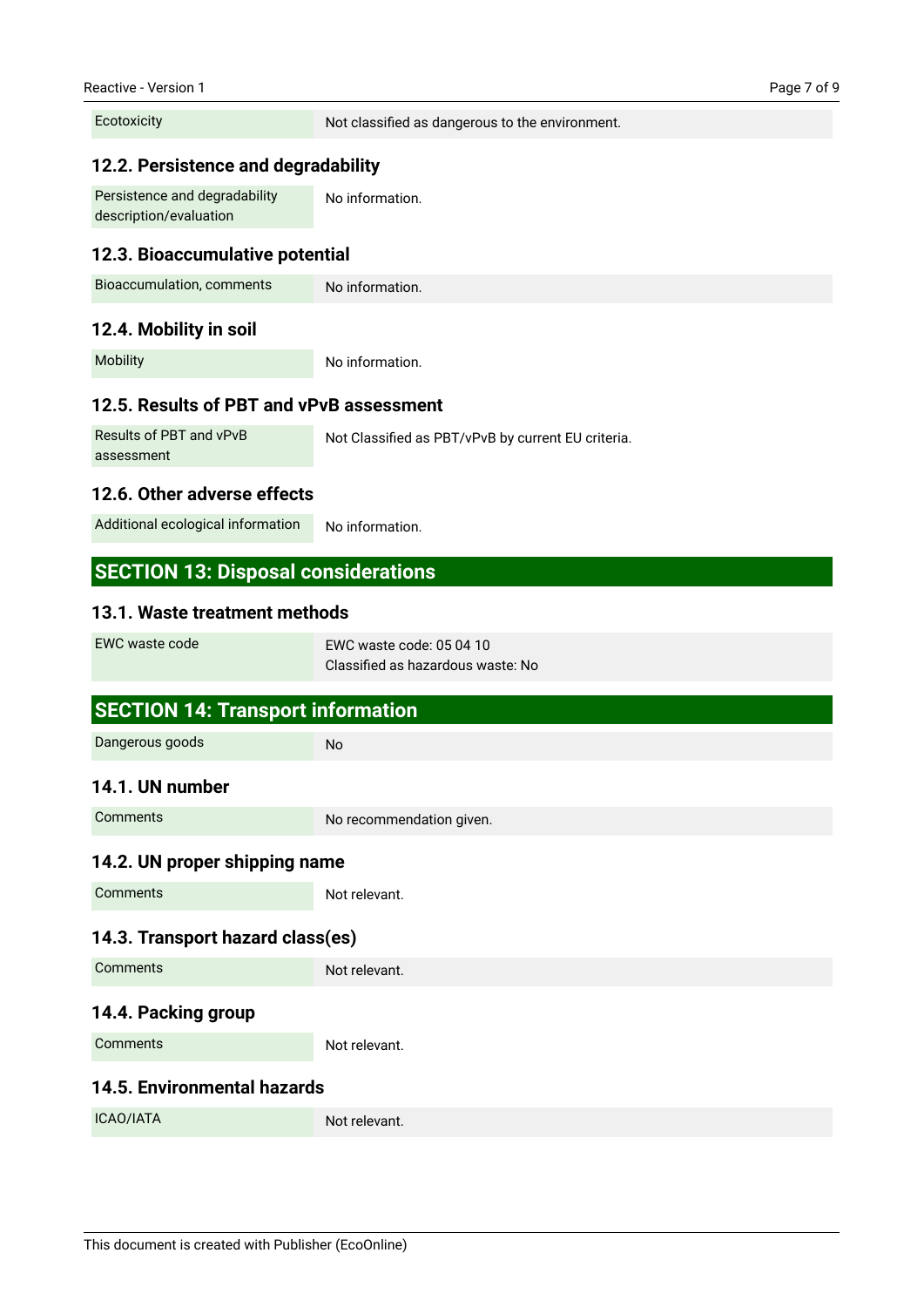### **14.6. Special precautions for user**

Not relevant. Special safety precautions for user

### **14.7. Transport in bulk according to Annex II of Marpol and the IBC Code**

### **ICAO/IATA Other information**

Other transport, general

Not relevant.

# **SECTION 15: Regulatory information**

# **15.1. Safety, health and environmental regulations / legislation specific for the substance or mixture**

| Legislation and regulations | Regulation (EC) No 1907/2006 of the European Parliament and of the Council of<br>18 December 2006 concerning the Registration, Evaluation, Authorisation and<br>Restriction of Chemicals (REACH), establishing a European Chemicals Agency,<br>amending Directive 1999/45/EC and repealing Council Regulation (EEC) No 793/<br>93 and Commission Regulation (EC) No 1488/94 as well as Council Directive 76/<br>769/EEC and Commission Directives 91/155/EEC, 93/67/EEC, 93/105/EC and<br>2000/21/EC, including amendments.<br>Regulation (EC) No 1272/2008 on classification, labelling and packaging of<br>substances and mixtures, amending and repealing Directives 67/548/EEC and<br>1999/45/EC, and amending Regulation (EC) No 1907/2006 (REACH). |
|-----------------------------|----------------------------------------------------------------------------------------------------------------------------------------------------------------------------------------------------------------------------------------------------------------------------------------------------------------------------------------------------------------------------------------------------------------------------------------------------------------------------------------------------------------------------------------------------------------------------------------------------------------------------------------------------------------------------------------------------------------------------------------------------------|
|                             | The List of Wastes (England) (Amendment) Regulations 2005. (SI 2005 No. 895).                                                                                                                                                                                                                                                                                                                                                                                                                                                                                                                                                                                                                                                                            |

### **15.2. Chemical safety assessment**

| Chemical safety assessment | No |
|----------------------------|----|
| performed                  |    |

| <b>SECTION 16: Other information</b>                |                                                                                                                                                                                                                                                                                                                                                                                                                                            |  |  |
|-----------------------------------------------------|--------------------------------------------------------------------------------------------------------------------------------------------------------------------------------------------------------------------------------------------------------------------------------------------------------------------------------------------------------------------------------------------------------------------------------------------|--|--|
| Supplier's notes                                    | The information on this data sheet represents our current data and is reliable<br>provided that the product is used under the prescribed conditions and in<br>accordance with the application specified on the packaging and/or in the<br>technical guidance literature. Any other use of the product which involves using<br>the product in combination with any other product or any other process is the<br>responsibility of the user. |  |  |
| List of relevant H-phrases (Section<br>$2$ and $3)$ | H301 Toxic if swallowed.<br>H304 May be fatal if swallowed and enters airways.<br>H311 Toxic in contact with skin.<br>H314 Causes severe skin burns and eye damage.<br>H317 May cause an allergic skin reaction.<br>H318 Causes serious eye damage.<br>H331 Toxic if inhaled.<br>H400 Very toxic to aquatic life.<br>H410 Very toxic to aquatic life with long lasting effects.                                                            |  |  |
| Key literature references and<br>sources for data   | MSDS supplied by the manufacturer                                                                                                                                                                                                                                                                                                                                                                                                          |  |  |
| Information added, deleted or<br>revised            | Re-formulation. No change in classification.                                                                                                                                                                                                                                                                                                                                                                                               |  |  |